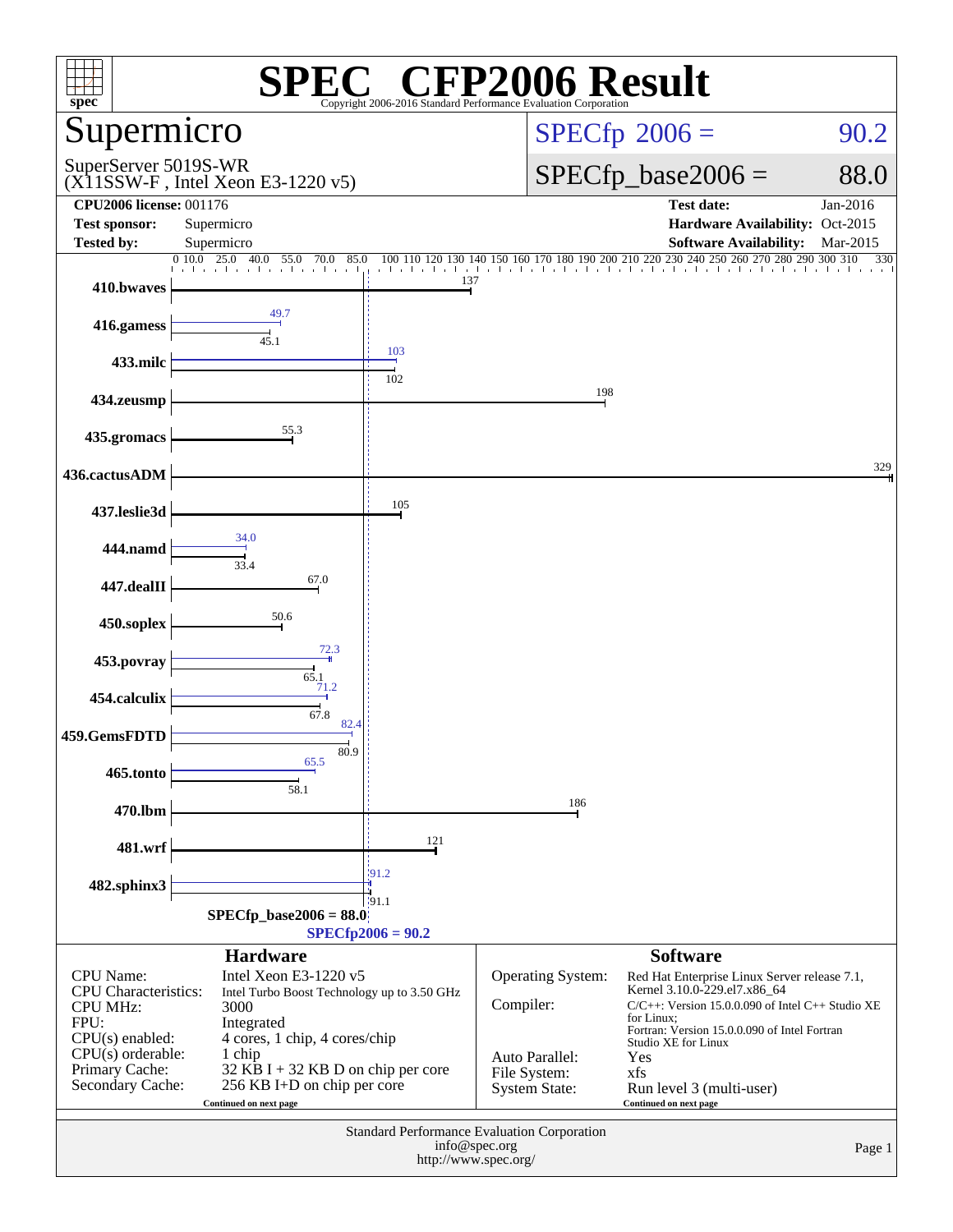

## Supermicro

#### SuperServer 5019S-WR

(X11SSW-F , Intel Xeon E3-1220 v5)

#### $SPECfp2006 = 90.2$  $SPECfp2006 = 90.2$

#### $SPECfp\_base2006 = 88.0$

| <b>CPU2006 license: 001176</b> |                                    |                       | <b>Test date:</b><br>$Jan-2016$           |
|--------------------------------|------------------------------------|-----------------------|-------------------------------------------|
| <b>Test sponsor:</b>           | Supermicro                         |                       | Hardware Availability: Oct-2015           |
| <b>Tested by:</b>              | Supermicro                         |                       | <b>Software Availability:</b><br>Mar-2015 |
| L3 Cache:                      | 8 MB I+D on chip per chip          | <b>Base Pointers:</b> | $64$ -bit                                 |
| Other Cache:                   | None                               | Peak Pointers:        | $32/64$ -bit                              |
| Memory:                        | 64 GB (4 x 16 GB 2Rx8 PC4-2133P-E) | Other Software:       | None                                      |
| Disk Subsystem:                | 1 x 1000 GB SATA III, 7200 RPM     |                       |                                           |
| Other Hardware:                | None                               |                       |                                           |

| <b>Results Table</b> |                                                                                                          |              |                |             |                |       |                |              |                |              |                |                   |
|----------------------|----------------------------------------------------------------------------------------------------------|--------------|----------------|-------------|----------------|-------|----------------|--------------|----------------|--------------|----------------|-------------------|
|                      | <b>Base</b>                                                                                              |              |                | <b>Peak</b> |                |       |                |              |                |              |                |                   |
| <b>Benchmark</b>     | <b>Seconds</b>                                                                                           | <b>Ratio</b> | <b>Seconds</b> | Ratio       | <b>Seconds</b> | Ratio | <b>Seconds</b> | <b>Ratio</b> | <b>Seconds</b> | <b>Ratio</b> | <b>Seconds</b> | <b>Ratio</b>      |
| 410.bwayes           | 99.5                                                                                                     | 137          | 99.1           | 137         | 99.5           | 137   | 99.5           | 137          | 99.1           | 137          | 99.5           | 137               |
| 416.gamess           | 435                                                                                                      | 45.1         | 435            | 45.1        | 434            | 45.1  | 394            | 49.7         | 394            | 49.7         | 394            | 49.7              |
| $433$ .milc          | 90.0                                                                                                     | 102          | 90.0           | 102         | 90.1           | 102   | 89.5           | 103          | 89.3           | 103          | 89.4           | <b>103</b>        |
| 434.zeusmp           | 45.9                                                                                                     | 198          | 45.9           | 198         | 45.9           | 198   | 45.9           | 198          | 45.9           | 198          | 45.9           | <u>198</u>        |
| 435.gromacs          | 129                                                                                                      | 55.3         | 129            | 55.2        | 129            | 55.4  | 129            | 55.3         | 129            | 55.2         | 129            | 55.4              |
| 436.cactusADM        | 36.2                                                                                                     | 330          | 36.4           | 328         | 36.3           | 329   | 36.2           | 330          | 36.4           | 328          | 36.3           | 329               |
| 437.leslie3d         | 89.9                                                                                                     | 105          | 89.5           | 105         | 89.7           | 105   | 89.9           | 105          | 89.5           | 105          | 89.7           | $\underline{105}$ |
| 444.namd             | 239                                                                                                      | 33.5         | 240            | 33.4        | 240            | 33.4  | 236            | 34.0         | 236            | 34.1         | 236            | 34.0              |
| 447.dealII           | 171                                                                                                      | 67.0         | 171            | 67.0        | 171            | 66.9  | 171            | 67.0         | 171            | 67.0         | 171            | 66.9              |
| $450$ .soplex        | 165                                                                                                      | 50.6         | 165            | 50.6        | 166            | 50.3  | 165            | 50.6         | 165            | 50.6         | 166            | 50.3              |
| 453.povray           | 81.8                                                                                                     | 65.1         | 82.0           | 64.9        | 81.7           | 65.1  | 73.6           | 72.3         | 73.0           | 72.9         | 73.8           | 72.1              |
| 454.calculix         | 122                                                                                                      | 67.8         | 122            | 67.8        | 122            | 67.8  | 116            | 71.2         | <b>116</b>     | 71.2         | 116            | 70.9              |
| 459.GemsFDTD         | 131                                                                                                      | 80.9         | 131            | 81.0        | 131            | 80.9  | 129            | 82.4         | 129            | 82.4         | 129            | 82.3              |
| 465.tonto            | 169                                                                                                      | 58.1         | 169            | 58.1        | 170            | 58.0  | 150            | 65.5         | 150            | 65.5         | 150            | 65.6              |
| 470.1bm              | 74.0                                                                                                     | 186          | 74.0           | 186         | 74.0           | 186   | 74.0           | 186          | 74.0           | 186          | 74.0           | 186               |
| 481.wrf              | 92.6                                                                                                     | 121          | 92.3           | 121         | 92.6           | 121   | 92.6           | 121          | 92.3           | 121          | 92.6           | <u> 121</u>       |
| $482$ .sphinx $3$    | 214                                                                                                      | 90.9         | 214            | 91.1        | 214            | 91.1  | 214            | 91.2         | 214            | 91.2         | 214            | 90.9              |
|                      | Results appear in the order in which they were run. Bold underlined text indicates a median measurement. |              |                |             |                |       |                |              |                |              |                |                   |

#### **[Operating System Notes](http://www.spec.org/auto/cpu2006/Docs/result-fields.html#OperatingSystemNotes)**

Stack size set to unlimited using "ulimit -s unlimited"

#### **[Platform Notes](http://www.spec.org/auto/cpu2006/Docs/result-fields.html#PlatformNotes)**

 Sysinfo program /home/cpu2006/config/sysinfo.rev6914 \$Rev: 6914 \$ \$Date:: 2014-06-25 #\$ e3fbb8667b5a285932ceab81e28219e1 running on localhost.localdomain Thu Jan 7 07:39:21 2016

 This section contains SUT (System Under Test) info as seen by some common utilities. To remove or add to this section, see: <http://www.spec.org/cpu2006/Docs/config.html#sysinfo>

 From /proc/cpuinfo model name : Intel(R) Xeon(R) CPU E3-1220 v5 @ 3.00GHz Continued on next page

> Standard Performance Evaluation Corporation [info@spec.org](mailto:info@spec.org) <http://www.spec.org/>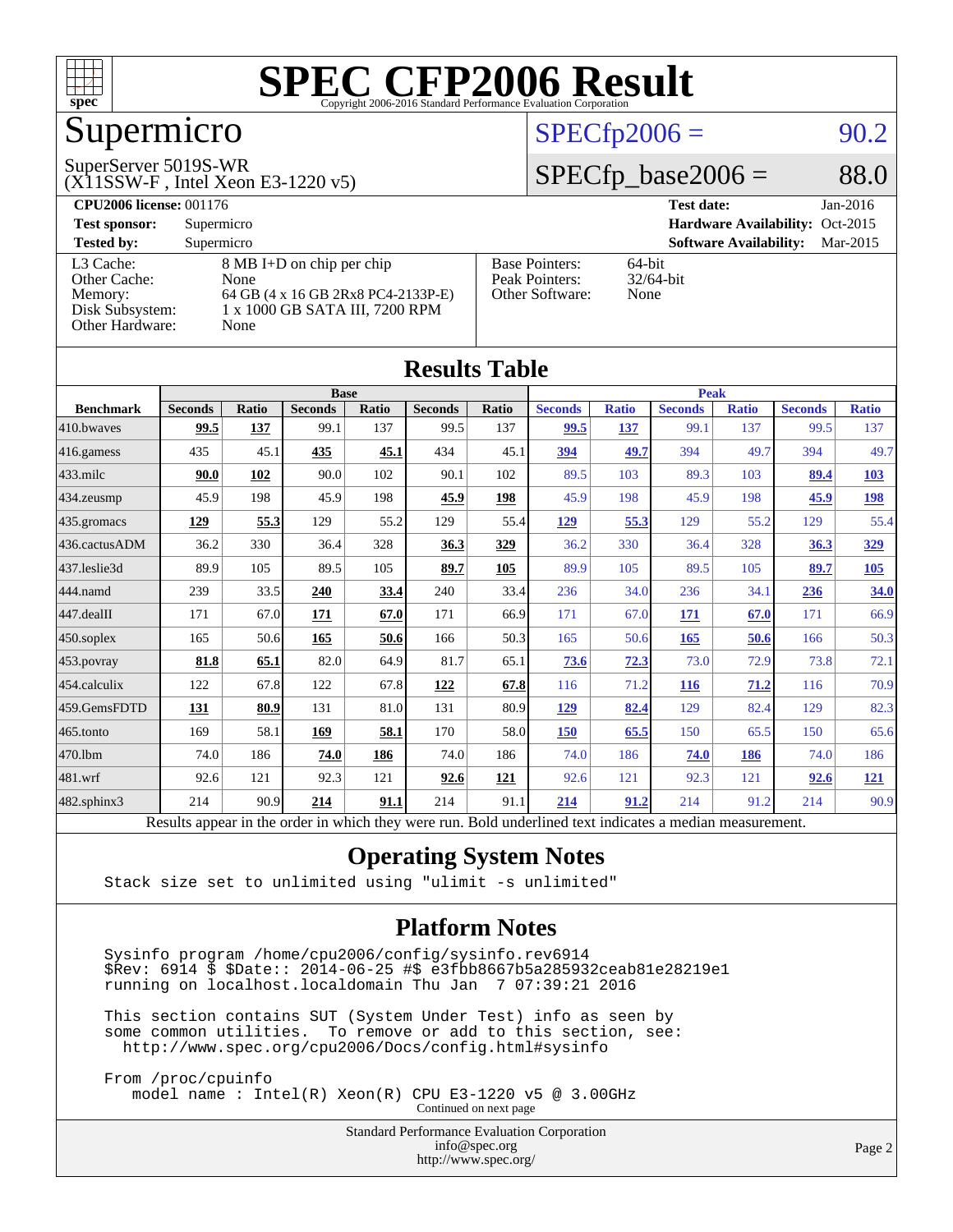

#### Supermicro

 $SPECTp2006 = 90.2$ 

(X11SSW-F , Intel Xeon E3-1220 v5) SuperServer 5019S-WR

 $SPECTp\_base2006 = 88.0$ 

**[CPU2006 license:](http://www.spec.org/auto/cpu2006/Docs/result-fields.html#CPU2006license)** 001176 **[Test date:](http://www.spec.org/auto/cpu2006/Docs/result-fields.html#Testdate)** Jan-2016 **[Test sponsor:](http://www.spec.org/auto/cpu2006/Docs/result-fields.html#Testsponsor)** Supermicro Supermicro **[Hardware Availability:](http://www.spec.org/auto/cpu2006/Docs/result-fields.html#HardwareAvailability)** Oct-2015 **[Tested by:](http://www.spec.org/auto/cpu2006/Docs/result-fields.html#Testedby)** Supermicro **Supermicro [Software Availability:](http://www.spec.org/auto/cpu2006/Docs/result-fields.html#SoftwareAvailability)** Mar-2015

#### **[Platform Notes \(Continued\)](http://www.spec.org/auto/cpu2006/Docs/result-fields.html#PlatformNotes)**

Standard Performance Evaluation Corporation [info@spec.org](mailto:info@spec.org) Page 3 1 "physical id"s (chips) 4 "processors" cores, siblings (Caution: counting these is hw and system dependent. The following excerpts from /proc/cpuinfo might not be reliable. Use with caution.) cpu cores : 4 siblings : 4 physical 0: cores 0 1 2 3 cache size : 8192 KB From /proc/meminfo<br>MemTotal: 65630872 kB HugePages\_Total: 0<br>Hugepagesize: 2048 kB Hugepagesize: From /etc/\*release\* /etc/\*version\* os-release: NAME="Red Hat Enterprise Linux Server" VERSION="7.1 (Maipo)" ID="rhel" ID\_LIKE="fedora" VERSION\_ID="7.1" PRETTY\_NAME="Red Hat Enterprise Linux Server 7.1 (Maipo)" ANSI\_COLOR="0;31" CPE\_NAME="cpe:/o:redhat:enterprise\_linux:7.1:GA:server" redhat-release: Red Hat Enterprise Linux Server release 7.1 (Maipo) system-release: Red Hat Enterprise Linux Server release 7.1 (Maipo) system-release-cpe: cpe:/o:redhat:enterprise\_linux:7.1:ga:server uname -a: Linux localhost.localdomain 3.10.0-229.el7.x86\_64 #1 SMP Thu Jan 29 18:37:38 EST 2015 x86\_64 x86\_64 x86\_64 GNU/Linux run-level 3 Jan 7 02:57 SPEC is set to: /home/cpu2006 Filesystem Type Size Used Avail Use% Mounted on<br>/dev/mapper/rhel-home xfs 865G 170G 696G 20% /home  $/$ dev/mapper/rhel-home  $x$ fs Additional information from dmidecode: Warning: Use caution when you interpret this section. The 'dmidecode' program reads system data which is "intended to allow hardware to be accurately determined", but the intent may not be met, as there are frequent changes to hardware, firmware, and the "DMTF SMBIOS" standard. BIOS American Megatrends Inc. 1.0a 12/29/2015 Memory: 4x Samsung M391A2K43BB1-CPB 16 GB 2 rank 2133 MHz (End of data from sysinfo program)

<http://www.spec.org/>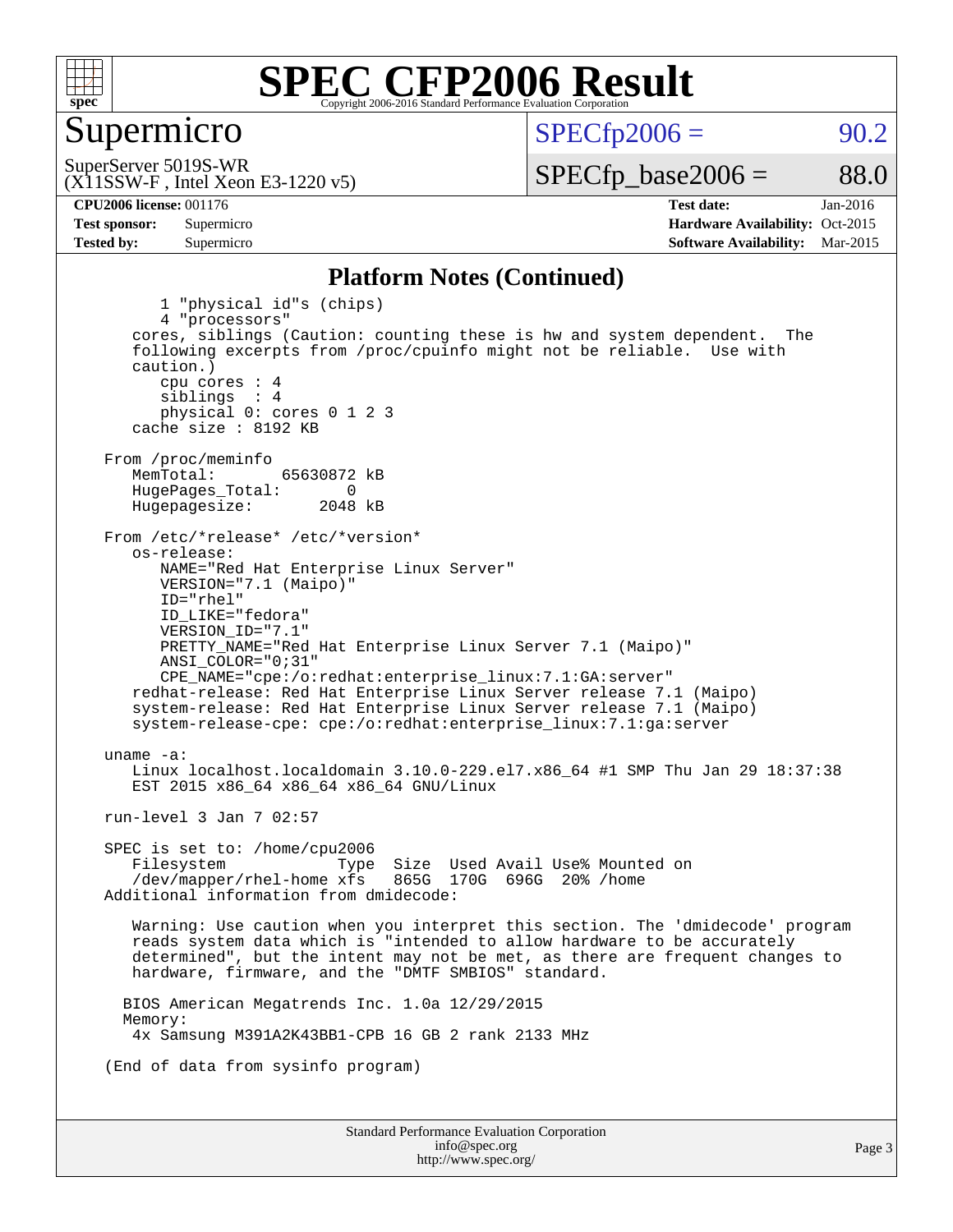

### Supermicro

 $SPECfp2006 = 90.2$  $SPECfp2006 = 90.2$ 

(X11SSW-F , Intel Xeon E3-1220 v5) SuperServer 5019S-WR

 $SPECfp\_base2006 = 88.0$ 

**[CPU2006 license:](http://www.spec.org/auto/cpu2006/Docs/result-fields.html#CPU2006license)** 001176 **[Test date:](http://www.spec.org/auto/cpu2006/Docs/result-fields.html#Testdate)** Jan-2016

**[Tested by:](http://www.spec.org/auto/cpu2006/Docs/result-fields.html#Testedby)** Supermicro **[Software Availability:](http://www.spec.org/auto/cpu2006/Docs/result-fields.html#SoftwareAvailability)** Mar-2015

**[Test sponsor:](http://www.spec.org/auto/cpu2006/Docs/result-fields.html#Testsponsor)** Supermicro Supermicro **[Hardware Availability:](http://www.spec.org/auto/cpu2006/Docs/result-fields.html#HardwareAvailability)** Oct-2015

#### **[General Notes](http://www.spec.org/auto/cpu2006/Docs/result-fields.html#GeneralNotes)**

Environment variables set by runspec before the start of the run: KMP\_AFFINITY = "granularity=fine,compact,1,0" LD\_LIBRARY\_PATH = "/home/cpu2006/libs/32:/home/cpu2006/libs/64:/home/cpu2006/sh" OMP\_NUM\_THREADS = "4"

 Binaries compiled on a system with 1x Core i5-4670K CPU + 16GB memory using RedHat EL 7.0 Transparent Huge Pages enabled with: echo always > /sys/kernel/mm/transparent\_hugepage/enabled

#### **[Base Compiler Invocation](http://www.spec.org/auto/cpu2006/Docs/result-fields.html#BaseCompilerInvocation)**

[C benchmarks](http://www.spec.org/auto/cpu2006/Docs/result-fields.html#Cbenchmarks):  $-m64$ 

[C++ benchmarks:](http://www.spec.org/auto/cpu2006/Docs/result-fields.html#CXXbenchmarks) [icpc -m64](http://www.spec.org/cpu2006/results/res2016q1/cpu2006-20160111-38658.flags.html#user_CXXbase_intel_icpc_64bit_bedb90c1146cab66620883ef4f41a67e)

[Fortran benchmarks](http://www.spec.org/auto/cpu2006/Docs/result-fields.html#Fortranbenchmarks): [ifort -m64](http://www.spec.org/cpu2006/results/res2016q1/cpu2006-20160111-38658.flags.html#user_FCbase_intel_ifort_64bit_ee9d0fb25645d0210d97eb0527dcc06e)

[Benchmarks using both Fortran and C](http://www.spec.org/auto/cpu2006/Docs/result-fields.html#BenchmarksusingbothFortranandC): [icc -m64](http://www.spec.org/cpu2006/results/res2016q1/cpu2006-20160111-38658.flags.html#user_CC_FCbase_intel_icc_64bit_0b7121f5ab7cfabee23d88897260401c) [ifort -m64](http://www.spec.org/cpu2006/results/res2016q1/cpu2006-20160111-38658.flags.html#user_CC_FCbase_intel_ifort_64bit_ee9d0fb25645d0210d97eb0527dcc06e)

### **[Base Portability Flags](http://www.spec.org/auto/cpu2006/Docs/result-fields.html#BasePortabilityFlags)**

| 410.bwaves: -DSPEC CPU LP64                 |                                                                |
|---------------------------------------------|----------------------------------------------------------------|
| 416.gamess: -DSPEC_CPU_LP64                 |                                                                |
| 433.milc: -DSPEC CPU LP64                   |                                                                |
| 434.zeusmp: -DSPEC_CPU_LP64                 |                                                                |
| 435.gromacs: -DSPEC_CPU_LP64 -nofor_main    |                                                                |
| 436.cactusADM: -DSPEC CPU LP64 -nofor main  |                                                                |
| 437.leslie3d: -DSPEC CPU LP64               |                                                                |
| 444.namd: -DSPEC CPU LP64                   |                                                                |
| 447.dealII: -DSPEC CPU LP64                 |                                                                |
| 450.soplex: -DSPEC_CPU_LP64                 |                                                                |
| 453.povray: -DSPEC_CPU_LP64                 |                                                                |
| 454.calculix: - DSPEC CPU LP64 - nofor main |                                                                |
| 459. GemsFDTD: - DSPEC CPU LP64             |                                                                |
| 465.tonto: - DSPEC CPU LP64                 |                                                                |
| 470.1bm: - DSPEC CPU LP64                   |                                                                |
|                                             | 481.wrf: -DSPEC_CPU_LP64 -DSPEC_CPU_CASE_FLAG -DSPEC_CPU_LINUX |
| 482.sphinx3: -DSPEC_CPU_LP64                |                                                                |
|                                             |                                                                |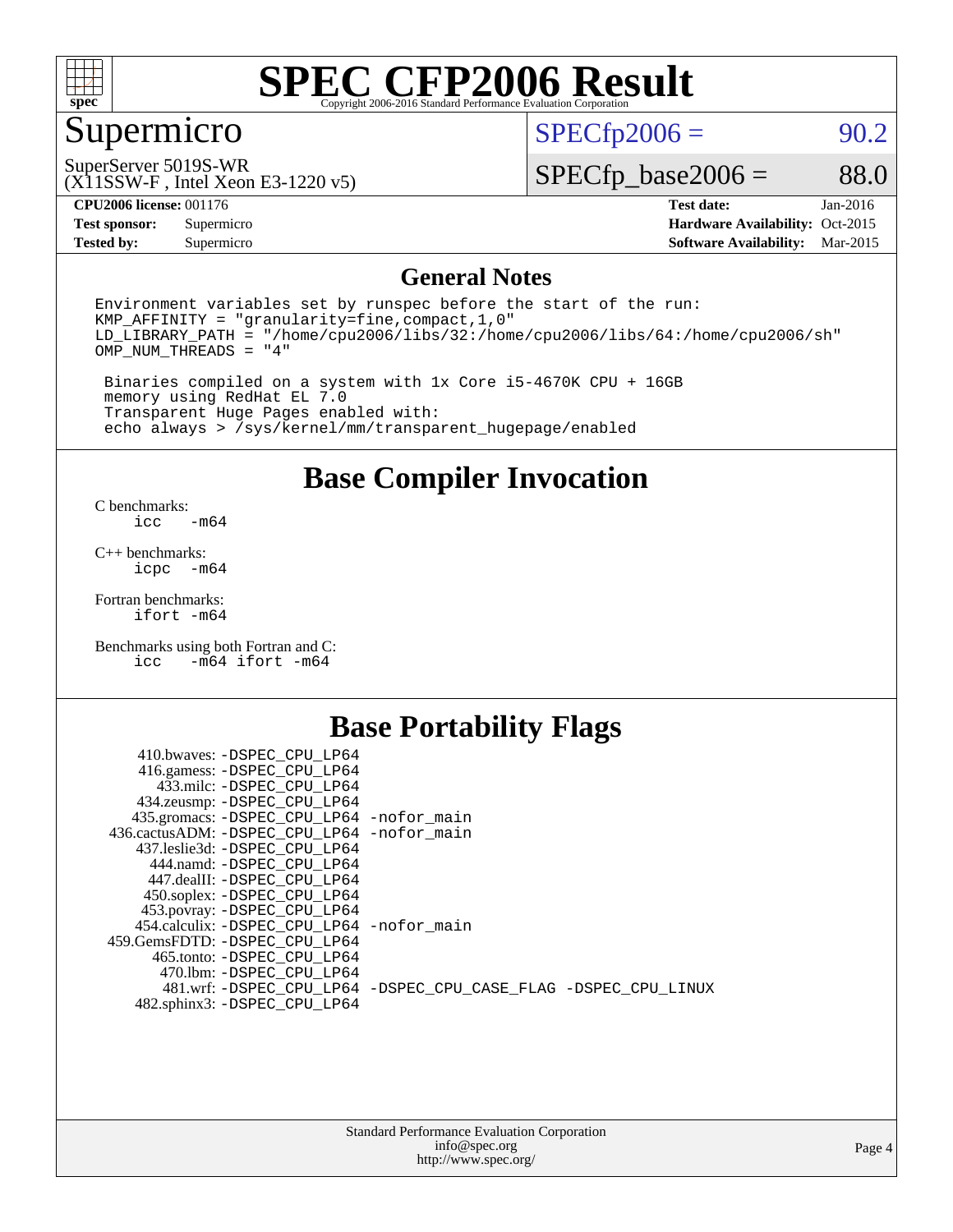

#### Supermicro

 $SPECTp2006 = 90.2$ 

SuperServer 5019S-WR

#### (X11SSW-F , Intel Xeon E3-1220 v5)

 $SPECTp\_base2006 = 88.0$ 

**[CPU2006 license:](http://www.spec.org/auto/cpu2006/Docs/result-fields.html#CPU2006license)** 001176 **[Test date:](http://www.spec.org/auto/cpu2006/Docs/result-fields.html#Testdate)** Jan-2016 **[Test sponsor:](http://www.spec.org/auto/cpu2006/Docs/result-fields.html#Testsponsor)** Supermicro Supermicro **[Hardware Availability:](http://www.spec.org/auto/cpu2006/Docs/result-fields.html#HardwareAvailability)** Oct-2015 **[Tested by:](http://www.spec.org/auto/cpu2006/Docs/result-fields.html#Testedby)** Supermicro **Supermicro [Software Availability:](http://www.spec.org/auto/cpu2006/Docs/result-fields.html#SoftwareAvailability)** Mar-2015

#### **[Base Optimization Flags](http://www.spec.org/auto/cpu2006/Docs/result-fields.html#BaseOptimizationFlags)**

[C benchmarks](http://www.spec.org/auto/cpu2006/Docs/result-fields.html#Cbenchmarks): [-xCORE-AVX2](http://www.spec.org/cpu2006/results/res2016q1/cpu2006-20160111-38658.flags.html#user_CCbase_f-xAVX2_5f5fc0cbe2c9f62c816d3e45806c70d7) [-ipo](http://www.spec.org/cpu2006/results/res2016q1/cpu2006-20160111-38658.flags.html#user_CCbase_f-ipo) [-O3](http://www.spec.org/cpu2006/results/res2016q1/cpu2006-20160111-38658.flags.html#user_CCbase_f-O3) [-no-prec-div](http://www.spec.org/cpu2006/results/res2016q1/cpu2006-20160111-38658.flags.html#user_CCbase_f-no-prec-div) [-parallel](http://www.spec.org/cpu2006/results/res2016q1/cpu2006-20160111-38658.flags.html#user_CCbase_f-parallel) [-opt-prefetch](http://www.spec.org/cpu2006/results/res2016q1/cpu2006-20160111-38658.flags.html#user_CCbase_f-opt-prefetch) [-ansi-alias](http://www.spec.org/cpu2006/results/res2016q1/cpu2006-20160111-38658.flags.html#user_CCbase_f-ansi-alias)

[C++ benchmarks:](http://www.spec.org/auto/cpu2006/Docs/result-fields.html#CXXbenchmarks) [-xCORE-AVX2](http://www.spec.org/cpu2006/results/res2016q1/cpu2006-20160111-38658.flags.html#user_CXXbase_f-xAVX2_5f5fc0cbe2c9f62c816d3e45806c70d7) [-ipo](http://www.spec.org/cpu2006/results/res2016q1/cpu2006-20160111-38658.flags.html#user_CXXbase_f-ipo) [-O3](http://www.spec.org/cpu2006/results/res2016q1/cpu2006-20160111-38658.flags.html#user_CXXbase_f-O3) [-no-prec-div](http://www.spec.org/cpu2006/results/res2016q1/cpu2006-20160111-38658.flags.html#user_CXXbase_f-no-prec-div) [-opt-prefetch](http://www.spec.org/cpu2006/results/res2016q1/cpu2006-20160111-38658.flags.html#user_CXXbase_f-opt-prefetch) [-ansi-alias](http://www.spec.org/cpu2006/results/res2016q1/cpu2006-20160111-38658.flags.html#user_CXXbase_f-ansi-alias)

[Fortran benchmarks](http://www.spec.org/auto/cpu2006/Docs/result-fields.html#Fortranbenchmarks): [-xCORE-AVX2](http://www.spec.org/cpu2006/results/res2016q1/cpu2006-20160111-38658.flags.html#user_FCbase_f-xAVX2_5f5fc0cbe2c9f62c816d3e45806c70d7) [-ipo](http://www.spec.org/cpu2006/results/res2016q1/cpu2006-20160111-38658.flags.html#user_FCbase_f-ipo) [-O3](http://www.spec.org/cpu2006/results/res2016q1/cpu2006-20160111-38658.flags.html#user_FCbase_f-O3) [-no-prec-div](http://www.spec.org/cpu2006/results/res2016q1/cpu2006-20160111-38658.flags.html#user_FCbase_f-no-prec-div) [-parallel](http://www.spec.org/cpu2006/results/res2016q1/cpu2006-20160111-38658.flags.html#user_FCbase_f-parallel) [-opt-prefetch](http://www.spec.org/cpu2006/results/res2016q1/cpu2006-20160111-38658.flags.html#user_FCbase_f-opt-prefetch)

[Benchmarks using both Fortran and C](http://www.spec.org/auto/cpu2006/Docs/result-fields.html#BenchmarksusingbothFortranandC): [-xCORE-AVX2](http://www.spec.org/cpu2006/results/res2016q1/cpu2006-20160111-38658.flags.html#user_CC_FCbase_f-xAVX2_5f5fc0cbe2c9f62c816d3e45806c70d7) [-ipo](http://www.spec.org/cpu2006/results/res2016q1/cpu2006-20160111-38658.flags.html#user_CC_FCbase_f-ipo) [-O3](http://www.spec.org/cpu2006/results/res2016q1/cpu2006-20160111-38658.flags.html#user_CC_FCbase_f-O3) [-no-prec-div](http://www.spec.org/cpu2006/results/res2016q1/cpu2006-20160111-38658.flags.html#user_CC_FCbase_f-no-prec-div) [-parallel](http://www.spec.org/cpu2006/results/res2016q1/cpu2006-20160111-38658.flags.html#user_CC_FCbase_f-parallel) [-opt-prefetch](http://www.spec.org/cpu2006/results/res2016q1/cpu2006-20160111-38658.flags.html#user_CC_FCbase_f-opt-prefetch)

[-ansi-alias](http://www.spec.org/cpu2006/results/res2016q1/cpu2006-20160111-38658.flags.html#user_CC_FCbase_f-ansi-alias)

### **[Peak Compiler Invocation](http://www.spec.org/auto/cpu2006/Docs/result-fields.html#PeakCompilerInvocation)**

[C benchmarks](http://www.spec.org/auto/cpu2006/Docs/result-fields.html#Cbenchmarks):  $\text{icc}$  -m64

[C++ benchmarks:](http://www.spec.org/auto/cpu2006/Docs/result-fields.html#CXXbenchmarks) [icpc -m64](http://www.spec.org/cpu2006/results/res2016q1/cpu2006-20160111-38658.flags.html#user_CXXpeak_intel_icpc_64bit_bedb90c1146cab66620883ef4f41a67e)

[Fortran benchmarks](http://www.spec.org/auto/cpu2006/Docs/result-fields.html#Fortranbenchmarks): [ifort -m64](http://www.spec.org/cpu2006/results/res2016q1/cpu2006-20160111-38658.flags.html#user_FCpeak_intel_ifort_64bit_ee9d0fb25645d0210d97eb0527dcc06e)

[Benchmarks using both Fortran and C](http://www.spec.org/auto/cpu2006/Docs/result-fields.html#BenchmarksusingbothFortranandC): [icc -m64](http://www.spec.org/cpu2006/results/res2016q1/cpu2006-20160111-38658.flags.html#user_CC_FCpeak_intel_icc_64bit_0b7121f5ab7cfabee23d88897260401c) [ifort -m64](http://www.spec.org/cpu2006/results/res2016q1/cpu2006-20160111-38658.flags.html#user_CC_FCpeak_intel_ifort_64bit_ee9d0fb25645d0210d97eb0527dcc06e)

### **[Peak Portability Flags](http://www.spec.org/auto/cpu2006/Docs/result-fields.html#PeakPortabilityFlags)**

Same as Base Portability Flags

### **[Peak Optimization Flags](http://www.spec.org/auto/cpu2006/Docs/result-fields.html#PeakOptimizationFlags)**

[C benchmarks](http://www.spec.org/auto/cpu2006/Docs/result-fields.html#Cbenchmarks):

 433.milc: [-xCORE-AVX2](http://www.spec.org/cpu2006/results/res2016q1/cpu2006-20160111-38658.flags.html#user_peakPASS2_CFLAGSPASS2_LDFLAGS433_milc_f-xAVX2_5f5fc0cbe2c9f62c816d3e45806c70d7)(pass 2) [-prof-gen](http://www.spec.org/cpu2006/results/res2016q1/cpu2006-20160111-38658.flags.html#user_peakPASS1_CFLAGSPASS1_LDFLAGS433_milc_prof_gen_e43856698f6ca7b7e442dfd80e94a8fc)(pass 1) [-ipo](http://www.spec.org/cpu2006/results/res2016q1/cpu2006-20160111-38658.flags.html#user_peakPASS2_CFLAGSPASS2_LDFLAGS433_milc_f-ipo)(pass 2) [-O3](http://www.spec.org/cpu2006/results/res2016q1/cpu2006-20160111-38658.flags.html#user_peakPASS2_CFLAGSPASS2_LDFLAGS433_milc_f-O3)(pass 2) [-no-prec-div](http://www.spec.org/cpu2006/results/res2016q1/cpu2006-20160111-38658.flags.html#user_peakPASS2_CFLAGSPASS2_LDFLAGS433_milc_f-no-prec-div)(pass 2) [-prof-use](http://www.spec.org/cpu2006/results/res2016q1/cpu2006-20160111-38658.flags.html#user_peakPASS2_CFLAGSPASS2_LDFLAGS433_milc_prof_use_bccf7792157ff70d64e32fe3e1250b55)(pass 2) [-auto-ilp32](http://www.spec.org/cpu2006/results/res2016q1/cpu2006-20160111-38658.flags.html#user_peakCOPTIMIZE433_milc_f-auto-ilp32) [-ansi-alias](http://www.spec.org/cpu2006/results/res2016q1/cpu2006-20160111-38658.flags.html#user_peakCOPTIMIZE433_milc_f-ansi-alias)

 $470$ .lbm: basepeak = yes

 482.sphinx3: [-xCORE-AVX2](http://www.spec.org/cpu2006/results/res2016q1/cpu2006-20160111-38658.flags.html#user_peakOPTIMIZE482_sphinx3_f-xAVX2_5f5fc0cbe2c9f62c816d3e45806c70d7) [-ipo](http://www.spec.org/cpu2006/results/res2016q1/cpu2006-20160111-38658.flags.html#user_peakOPTIMIZE482_sphinx3_f-ipo) [-O3](http://www.spec.org/cpu2006/results/res2016q1/cpu2006-20160111-38658.flags.html#user_peakOPTIMIZE482_sphinx3_f-O3) [-no-prec-div](http://www.spec.org/cpu2006/results/res2016q1/cpu2006-20160111-38658.flags.html#user_peakOPTIMIZE482_sphinx3_f-no-prec-div) [-unroll2](http://www.spec.org/cpu2006/results/res2016q1/cpu2006-20160111-38658.flags.html#user_peakCOPTIMIZE482_sphinx3_f-unroll_784dae83bebfb236979b41d2422d7ec2) [-ansi-alias](http://www.spec.org/cpu2006/results/res2016q1/cpu2006-20160111-38658.flags.html#user_peakCOPTIMIZE482_sphinx3_f-ansi-alias) [-parallel](http://www.spec.org/cpu2006/results/res2016q1/cpu2006-20160111-38658.flags.html#user_peakCOPTIMIZE482_sphinx3_f-parallel)

Continued on next page

Standard Performance Evaluation Corporation [info@spec.org](mailto:info@spec.org) <http://www.spec.org/>

Page 5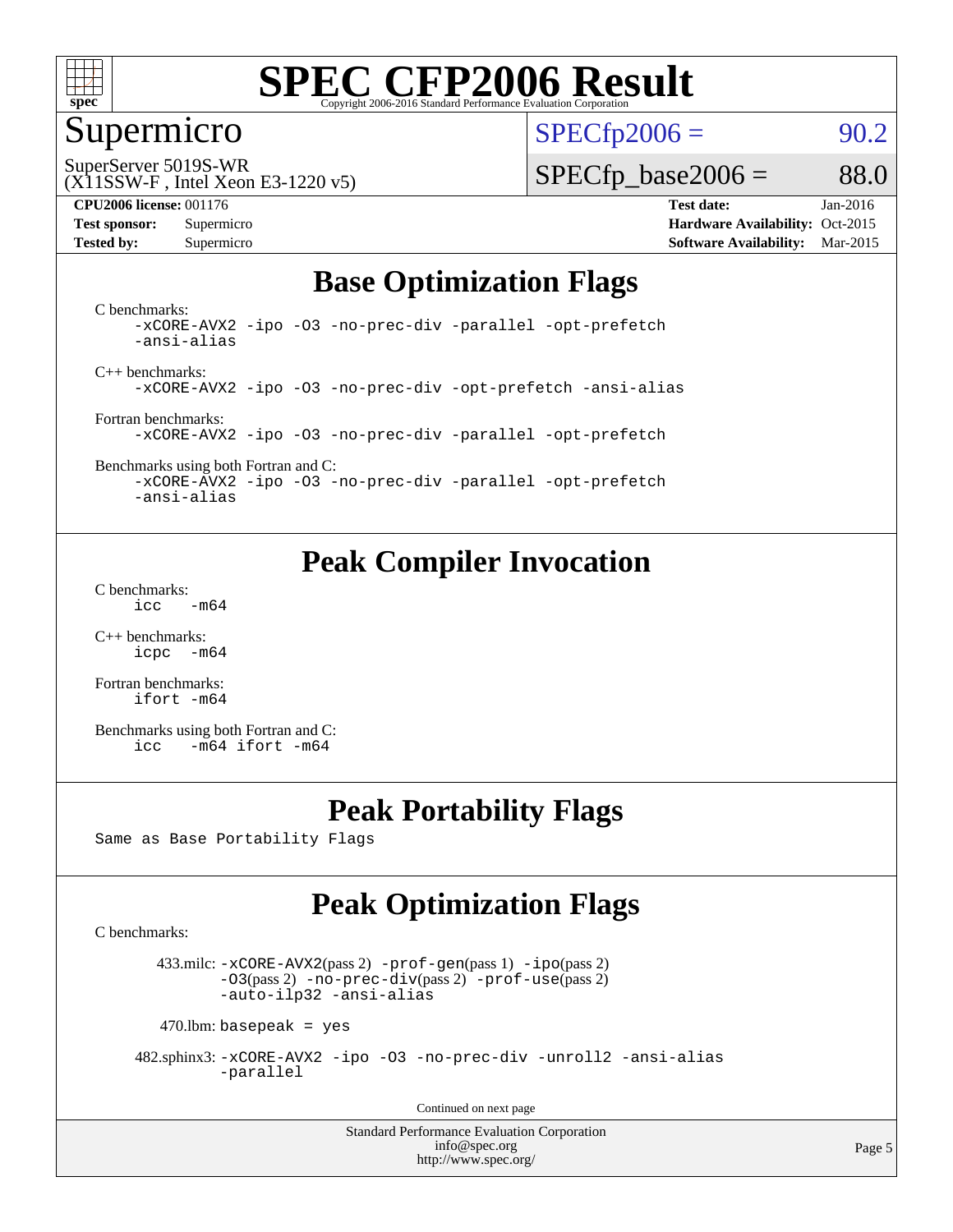

Supermicro

 $SPECTp2006 = 90.2$ 

(X11SSW-F , Intel Xeon E3-1220 v5) SuperServer 5019S-WR

 $SPECTp\_base2006 = 88.0$ 

**[CPU2006 license:](http://www.spec.org/auto/cpu2006/Docs/result-fields.html#CPU2006license)** 001176 **[Test date:](http://www.spec.org/auto/cpu2006/Docs/result-fields.html#Testdate)** Jan-2016

| <b>Test sponsor:</b> | Supermicro |
|----------------------|------------|
| <b>Tested by:</b>    | Supermicro |

**[Hardware Availability:](http://www.spec.org/auto/cpu2006/Docs/result-fields.html#HardwareAvailability)** Oct-2015 **[Software Availability:](http://www.spec.org/auto/cpu2006/Docs/result-fields.html#SoftwareAvailability)** Mar-2015

### **[Peak Optimization Flags \(Continued\)](http://www.spec.org/auto/cpu2006/Docs/result-fields.html#PeakOptimizationFlags)**

[C++ benchmarks:](http://www.spec.org/auto/cpu2006/Docs/result-fields.html#CXXbenchmarks)

 444.namd: [-xCORE-AVX2](http://www.spec.org/cpu2006/results/res2016q1/cpu2006-20160111-38658.flags.html#user_peakPASS2_CXXFLAGSPASS2_LDFLAGS444_namd_f-xAVX2_5f5fc0cbe2c9f62c816d3e45806c70d7)(pass 2) [-prof-gen](http://www.spec.org/cpu2006/results/res2016q1/cpu2006-20160111-38658.flags.html#user_peakPASS1_CXXFLAGSPASS1_LDFLAGS444_namd_prof_gen_e43856698f6ca7b7e442dfd80e94a8fc)(pass 1) [-ipo](http://www.spec.org/cpu2006/results/res2016q1/cpu2006-20160111-38658.flags.html#user_peakPASS2_CXXFLAGSPASS2_LDFLAGS444_namd_f-ipo)(pass 2) [-O3](http://www.spec.org/cpu2006/results/res2016q1/cpu2006-20160111-38658.flags.html#user_peakPASS2_CXXFLAGSPASS2_LDFLAGS444_namd_f-O3)(pass 2) [-no-prec-div](http://www.spec.org/cpu2006/results/res2016q1/cpu2006-20160111-38658.flags.html#user_peakPASS2_CXXFLAGSPASS2_LDFLAGS444_namd_f-no-prec-div)(pass 2) [-prof-use](http://www.spec.org/cpu2006/results/res2016q1/cpu2006-20160111-38658.flags.html#user_peakPASS2_CXXFLAGSPASS2_LDFLAGS444_namd_prof_use_bccf7792157ff70d64e32fe3e1250b55)(pass 2) [-fno-alias](http://www.spec.org/cpu2006/results/res2016q1/cpu2006-20160111-38658.flags.html#user_peakCXXOPTIMIZEOPTIMIZE444_namd_f-no-alias_694e77f6c5a51e658e82ccff53a9e63a) [-auto-ilp32](http://www.spec.org/cpu2006/results/res2016q1/cpu2006-20160111-38658.flags.html#user_peakCXXOPTIMIZE444_namd_f-auto-ilp32) 447.dealII: basepeak = yes  $450$ .soplex: basepeak = yes 453.povray: [-xCORE-AVX2](http://www.spec.org/cpu2006/results/res2016q1/cpu2006-20160111-38658.flags.html#user_peakPASS2_CXXFLAGSPASS2_LDFLAGS453_povray_f-xAVX2_5f5fc0cbe2c9f62c816d3e45806c70d7)(pass 2) [-prof-gen](http://www.spec.org/cpu2006/results/res2016q1/cpu2006-20160111-38658.flags.html#user_peakPASS1_CXXFLAGSPASS1_LDFLAGS453_povray_prof_gen_e43856698f6ca7b7e442dfd80e94a8fc)(pass 1) [-ipo](http://www.spec.org/cpu2006/results/res2016q1/cpu2006-20160111-38658.flags.html#user_peakPASS2_CXXFLAGSPASS2_LDFLAGS453_povray_f-ipo)(pass 2) [-O3](http://www.spec.org/cpu2006/results/res2016q1/cpu2006-20160111-38658.flags.html#user_peakPASS2_CXXFLAGSPASS2_LDFLAGS453_povray_f-O3)(pass 2) [-no-prec-div](http://www.spec.org/cpu2006/results/res2016q1/cpu2006-20160111-38658.flags.html#user_peakPASS2_CXXFLAGSPASS2_LDFLAGS453_povray_f-no-prec-div)(pass 2) [-prof-use](http://www.spec.org/cpu2006/results/res2016q1/cpu2006-20160111-38658.flags.html#user_peakPASS2_CXXFLAGSPASS2_LDFLAGS453_povray_prof_use_bccf7792157ff70d64e32fe3e1250b55)(pass 2) [-unroll4](http://www.spec.org/cpu2006/results/res2016q1/cpu2006-20160111-38658.flags.html#user_peakCXXOPTIMIZE453_povray_f-unroll_4e5e4ed65b7fd20bdcd365bec371b81f) [-ansi-alias](http://www.spec.org/cpu2006/results/res2016q1/cpu2006-20160111-38658.flags.html#user_peakCXXOPTIMIZE453_povray_f-ansi-alias) [Fortran benchmarks](http://www.spec.org/auto/cpu2006/Docs/result-fields.html#Fortranbenchmarks):  $410.bwaves: basepeak = yes$  416.gamess: [-xCORE-AVX2](http://www.spec.org/cpu2006/results/res2016q1/cpu2006-20160111-38658.flags.html#user_peakPASS2_FFLAGSPASS2_LDFLAGS416_gamess_f-xAVX2_5f5fc0cbe2c9f62c816d3e45806c70d7)(pass 2) [-prof-gen](http://www.spec.org/cpu2006/results/res2016q1/cpu2006-20160111-38658.flags.html#user_peakPASS1_FFLAGSPASS1_LDFLAGS416_gamess_prof_gen_e43856698f6ca7b7e442dfd80e94a8fc)(pass 1) [-ipo](http://www.spec.org/cpu2006/results/res2016q1/cpu2006-20160111-38658.flags.html#user_peakPASS2_FFLAGSPASS2_LDFLAGS416_gamess_f-ipo)(pass 2) [-O3](http://www.spec.org/cpu2006/results/res2016q1/cpu2006-20160111-38658.flags.html#user_peakPASS2_FFLAGSPASS2_LDFLAGS416_gamess_f-O3)(pass 2) [-no-prec-div](http://www.spec.org/cpu2006/results/res2016q1/cpu2006-20160111-38658.flags.html#user_peakPASS2_FFLAGSPASS2_LDFLAGS416_gamess_f-no-prec-div)(pass 2) [-prof-use](http://www.spec.org/cpu2006/results/res2016q1/cpu2006-20160111-38658.flags.html#user_peakPASS2_FFLAGSPASS2_LDFLAGS416_gamess_prof_use_bccf7792157ff70d64e32fe3e1250b55)(pass 2) [-unroll2](http://www.spec.org/cpu2006/results/res2016q1/cpu2006-20160111-38658.flags.html#user_peakOPTIMIZE416_gamess_f-unroll_784dae83bebfb236979b41d2422d7ec2) [-inline-level=0](http://www.spec.org/cpu2006/results/res2016q1/cpu2006-20160111-38658.flags.html#user_peakOPTIMIZE416_gamess_f-inline-level_318d07a09274ad25e8d15dbfaa68ba50) [-scalar-rep-](http://www.spec.org/cpu2006/results/res2016q1/cpu2006-20160111-38658.flags.html#user_peakOPTIMIZE416_gamess_f-disablescalarrep_abbcad04450fb118e4809c81d83c8a1d) 434.zeusmp: basepeak = yes 437.leslie3d: basepeak = yes 459.GemsFDTD: [-xCORE-AVX2](http://www.spec.org/cpu2006/results/res2016q1/cpu2006-20160111-38658.flags.html#user_peakPASS2_FFLAGSPASS2_LDFLAGS459_GemsFDTD_f-xAVX2_5f5fc0cbe2c9f62c816d3e45806c70d7)(pass 2) [-prof-gen](http://www.spec.org/cpu2006/results/res2016q1/cpu2006-20160111-38658.flags.html#user_peakPASS1_FFLAGSPASS1_LDFLAGS459_GemsFDTD_prof_gen_e43856698f6ca7b7e442dfd80e94a8fc)(pass 1) [-ipo](http://www.spec.org/cpu2006/results/res2016q1/cpu2006-20160111-38658.flags.html#user_peakPASS2_FFLAGSPASS2_LDFLAGS459_GemsFDTD_f-ipo)(pass 2) [-O3](http://www.spec.org/cpu2006/results/res2016q1/cpu2006-20160111-38658.flags.html#user_peakPASS2_FFLAGSPASS2_LDFLAGS459_GemsFDTD_f-O3)(pass 2) [-no-prec-div](http://www.spec.org/cpu2006/results/res2016q1/cpu2006-20160111-38658.flags.html#user_peakPASS2_FFLAGSPASS2_LDFLAGS459_GemsFDTD_f-no-prec-div)(pass 2) [-prof-use](http://www.spec.org/cpu2006/results/res2016q1/cpu2006-20160111-38658.flags.html#user_peakPASS2_FFLAGSPASS2_LDFLAGS459_GemsFDTD_prof_use_bccf7792157ff70d64e32fe3e1250b55)(pass 2) [-unroll2](http://www.spec.org/cpu2006/results/res2016q1/cpu2006-20160111-38658.flags.html#user_peakOPTIMIZE459_GemsFDTD_f-unroll_784dae83bebfb236979b41d2422d7ec2) [-inline-level=0](http://www.spec.org/cpu2006/results/res2016q1/cpu2006-20160111-38658.flags.html#user_peakOPTIMIZE459_GemsFDTD_f-inline-level_318d07a09274ad25e8d15dbfaa68ba50) [-opt-prefetch](http://www.spec.org/cpu2006/results/res2016q1/cpu2006-20160111-38658.flags.html#user_peakOPTIMIZE459_GemsFDTD_f-opt-prefetch) [-parallel](http://www.spec.org/cpu2006/results/res2016q1/cpu2006-20160111-38658.flags.html#user_peakOPTIMIZE459_GemsFDTD_f-parallel) 465.tonto: [-xCORE-AVX2](http://www.spec.org/cpu2006/results/res2016q1/cpu2006-20160111-38658.flags.html#user_peakPASS2_FFLAGSPASS2_LDFLAGS465_tonto_f-xAVX2_5f5fc0cbe2c9f62c816d3e45806c70d7)(pass 2) [-prof-gen](http://www.spec.org/cpu2006/results/res2016q1/cpu2006-20160111-38658.flags.html#user_peakPASS1_FFLAGSPASS1_LDFLAGS465_tonto_prof_gen_e43856698f6ca7b7e442dfd80e94a8fc)(pass 1) [-ipo](http://www.spec.org/cpu2006/results/res2016q1/cpu2006-20160111-38658.flags.html#user_peakPASS2_FFLAGSPASS2_LDFLAGS465_tonto_f-ipo)(pass 2) [-O3](http://www.spec.org/cpu2006/results/res2016q1/cpu2006-20160111-38658.flags.html#user_peakPASS2_FFLAGSPASS2_LDFLAGS465_tonto_f-O3)(pass 2) [-no-prec-div](http://www.spec.org/cpu2006/results/res2016q1/cpu2006-20160111-38658.flags.html#user_peakPASS2_FFLAGSPASS2_LDFLAGS465_tonto_f-no-prec-div)(pass 2) [-prof-use](http://www.spec.org/cpu2006/results/res2016q1/cpu2006-20160111-38658.flags.html#user_peakPASS2_FFLAGSPASS2_LDFLAGS465_tonto_prof_use_bccf7792157ff70d64e32fe3e1250b55)(pass 2) [-inline-calloc](http://www.spec.org/cpu2006/results/res2016q1/cpu2006-20160111-38658.flags.html#user_peakOPTIMIZE465_tonto_f-inline-calloc) [-opt-malloc-options=3](http://www.spec.org/cpu2006/results/res2016q1/cpu2006-20160111-38658.flags.html#user_peakOPTIMIZE465_tonto_f-opt-malloc-options_13ab9b803cf986b4ee62f0a5998c2238) [-auto](http://www.spec.org/cpu2006/results/res2016q1/cpu2006-20160111-38658.flags.html#user_peakOPTIMIZE465_tonto_f-auto) [-unroll4](http://www.spec.org/cpu2006/results/res2016q1/cpu2006-20160111-38658.flags.html#user_peakOPTIMIZE465_tonto_f-unroll_4e5e4ed65b7fd20bdcd365bec371b81f) [Benchmarks using both Fortran and C](http://www.spec.org/auto/cpu2006/Docs/result-fields.html#BenchmarksusingbothFortranandC): 435.gromacs: basepeak = yes  $436.cactusADM:basepeak = yes$  454.calculix: [-xCORE-AVX2](http://www.spec.org/cpu2006/results/res2016q1/cpu2006-20160111-38658.flags.html#user_peakOPTIMIZE454_calculix_f-xAVX2_5f5fc0cbe2c9f62c816d3e45806c70d7) [-ipo](http://www.spec.org/cpu2006/results/res2016q1/cpu2006-20160111-38658.flags.html#user_peakOPTIMIZE454_calculix_f-ipo) [-O3](http://www.spec.org/cpu2006/results/res2016q1/cpu2006-20160111-38658.flags.html#user_peakOPTIMIZE454_calculix_f-O3) [-no-prec-div](http://www.spec.org/cpu2006/results/res2016q1/cpu2006-20160111-38658.flags.html#user_peakOPTIMIZE454_calculix_f-no-prec-div) [-auto-ilp32](http://www.spec.org/cpu2006/results/res2016q1/cpu2006-20160111-38658.flags.html#user_peakCOPTIMIZE454_calculix_f-auto-ilp32) [-ansi-alias](http://www.spec.org/cpu2006/results/res2016q1/cpu2006-20160111-38658.flags.html#user_peakCOPTIMIZE454_calculix_f-ansi-alias)  $481.$ wrf: basepeak = yes

The flags files that were used to format this result can be browsed at <http://www.spec.org/cpu2006/flags/Intel-ic15.0-official-linux64.html> <http://www.spec.org/cpu2006/flags/Supermicro-Platform-Settings-V1.2-revG.20141230.00.html>

> Standard Performance Evaluation Corporation [info@spec.org](mailto:info@spec.org) <http://www.spec.org/>